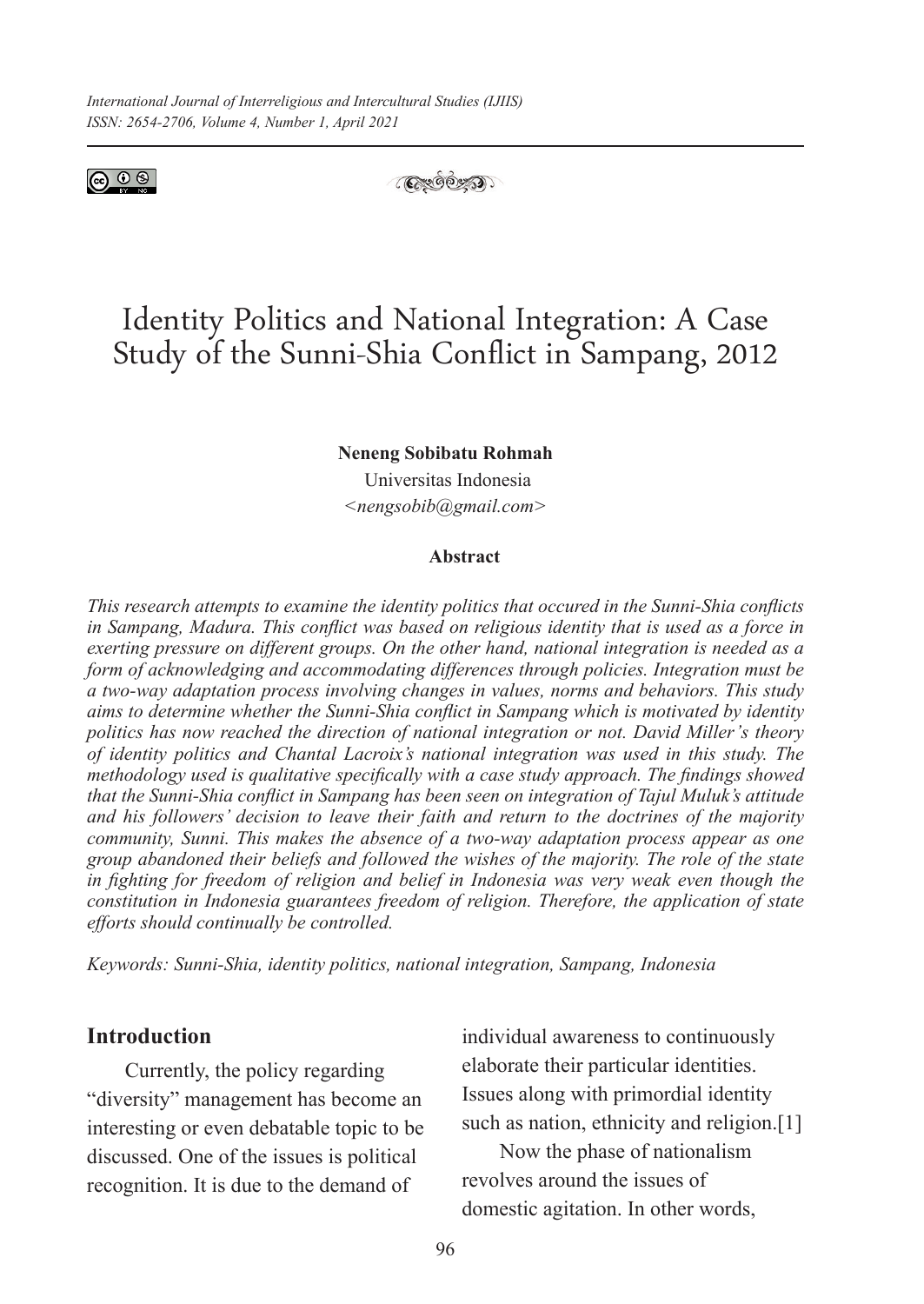the nation-state has become a source of nationalism however it is now experiencing demands from the lower classes of society. The collapse of an authoritarian rule not only reduces the level of political stability, increases crime, but also opens up various components of society to demand justice. These demands are carried out in groups. Moreover, group demands used the instrument of violence to spread threats against other groups that are believed to have crossed ideologies or interests. Therefore, the pace of democratization has stalled and it is in danger of being frozen (frozen democracy).[2]

The collapse of the New Order regime created major changes not only in the life of the nation but also in the life of being within the Indonesian state. One of the fundamental changes can be seen from the change of political structure from authoritarian to democratic.[3] Besides, the applied democratic system also brought significant implications for all citizens. Therefore, minority groups who were shackled by their constitutional rights during the New Order regime appeared to claim their equal treatment like the majority did. One of the rightsdemanded by them is the right to be free in choosing religion and belief.

The position of a multicultural and heterogenic nation often leads the nation to phenomenal conflict and violence among the society. It

is crucial that people experience diversity within Indonesia due to the diverse variable often involved into some misunderstandings, conflict and violence. While, Religion became one of the causes of conflict. Religion is also a social element that has a high level of sensitivity. Its movements are based on the name of identity that have been going on for a long time. The demands of these groups vary, but center around the right to receive equal treatment, to obtain representation, and the right to state acknowledgement of its existence. [4]

# **Research Problem**

The involvement of religious factors in conflict, or inter-religious conflict, has lead to many questions and concerns at the same time since religion is actually intended to create love. However, it is also involved in the conflict. In the state's construction, in SARA (racists/discrimination on *Suku* or ethnic/tribe, *Ras* or race, *Agama* or religion and *Antar golongan* or groups), religion is positioned negatively as the only factor causing conflict that can create social disintegration problems. It can be seen from what happened in Sampang, Madura. This became a menace to the society as assimilation and segregation between each group was balanced unsustainsibility.

In recent years, Indonesia has often faced sets of problems which led the majority group to comit violence since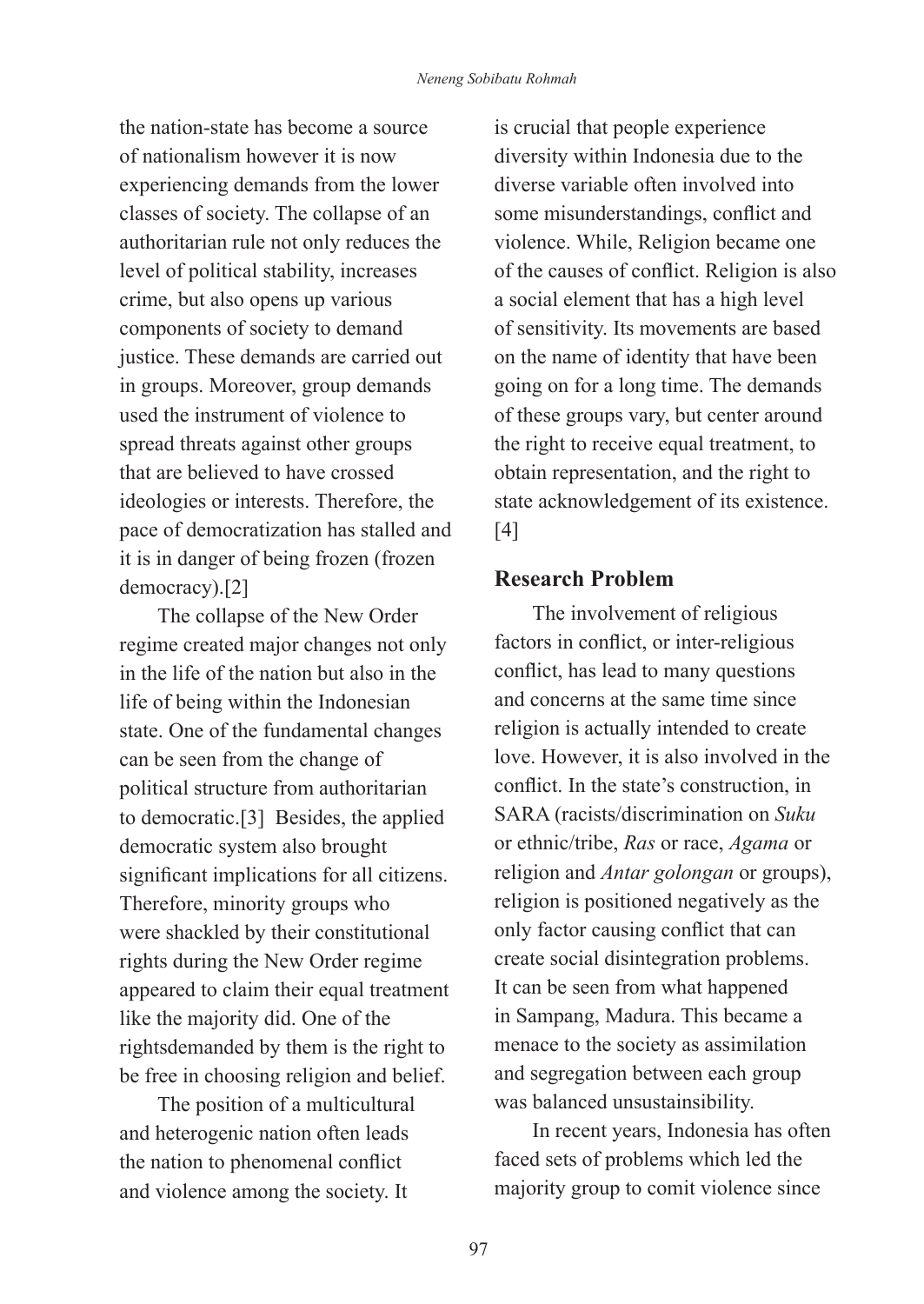they feel it theologically correct. The difference in beliefs of *Sunnis* and *Shia* can be taken as the example of it. They both are considered as a heresy form rather than a diversity of belief. The constitution agreement or legalization were not used in this case as a critical reflection in facing the diversity.

The ideological contradictions between *Sunni* and *Shia* at political nuances have led to several violent conflicts. Indeed it is because of the earlier history of its birth where it is happened based on the struggle for power (political factors). The relationship between history and the condition of the two major currents have become a trigger for conflict nowadays. The existence of *Shia* groups in Indonesia has not been welcomed by some *Sunni* groups. Moreover, *Shia* is presumed to have been perverted from Islam, and hence contribute to disintegration.

The *Sunni*-*Shia* conflict that occurred in Sampang 2012 did not only have a physical and psychological impact on *Shia* groups who were the objects of attack by anarchist mobs. But also, became the focus of judgmental of perverted thought spread in the national public discussions. The various impacts that have occurred as a result of this conflict are not only loss of housing and ownership, but also loss of identity and citizenship rights in embracing religion and carrying out worship. From the problems that have been mentioned,

this research will look at whether the *Sunni*-*Shia* conflict in Sampang, which was motivated by identity politics, has now reached the direction of national integration.

# **Theoretical Basis**

# *Identity Politics*

David Miller in his book *Citizenship and National Identity*  (2000) showed clearly how important it is to understand the issue of identity in politics that has grown in the last decade. Regarding the role of identity in politics, Miller writes as follows:

One of the most striking images of current politics is the demands of various cultural groups for political recognition and affirmation of their distinct identities.<sup>[5]</sup>

Demands for change and the struggle for recognition of differences are becoming more widely recognized and being "legitimate" creates a politicalstruggle. Miller uses the terms "politics of recognition" and "politics of identity" (Identity Politics) to define the same phenomenon. That is, a politics which aims is to demand and open oneself to validate the presence and to give equal recognition to groups with different identities. Thus, the minority group gets the same recognition and treatment as the majority group.

Identity based groups felt that they have been excluded from the political arena or formal institutions. Besides, they felt neglected in policies made by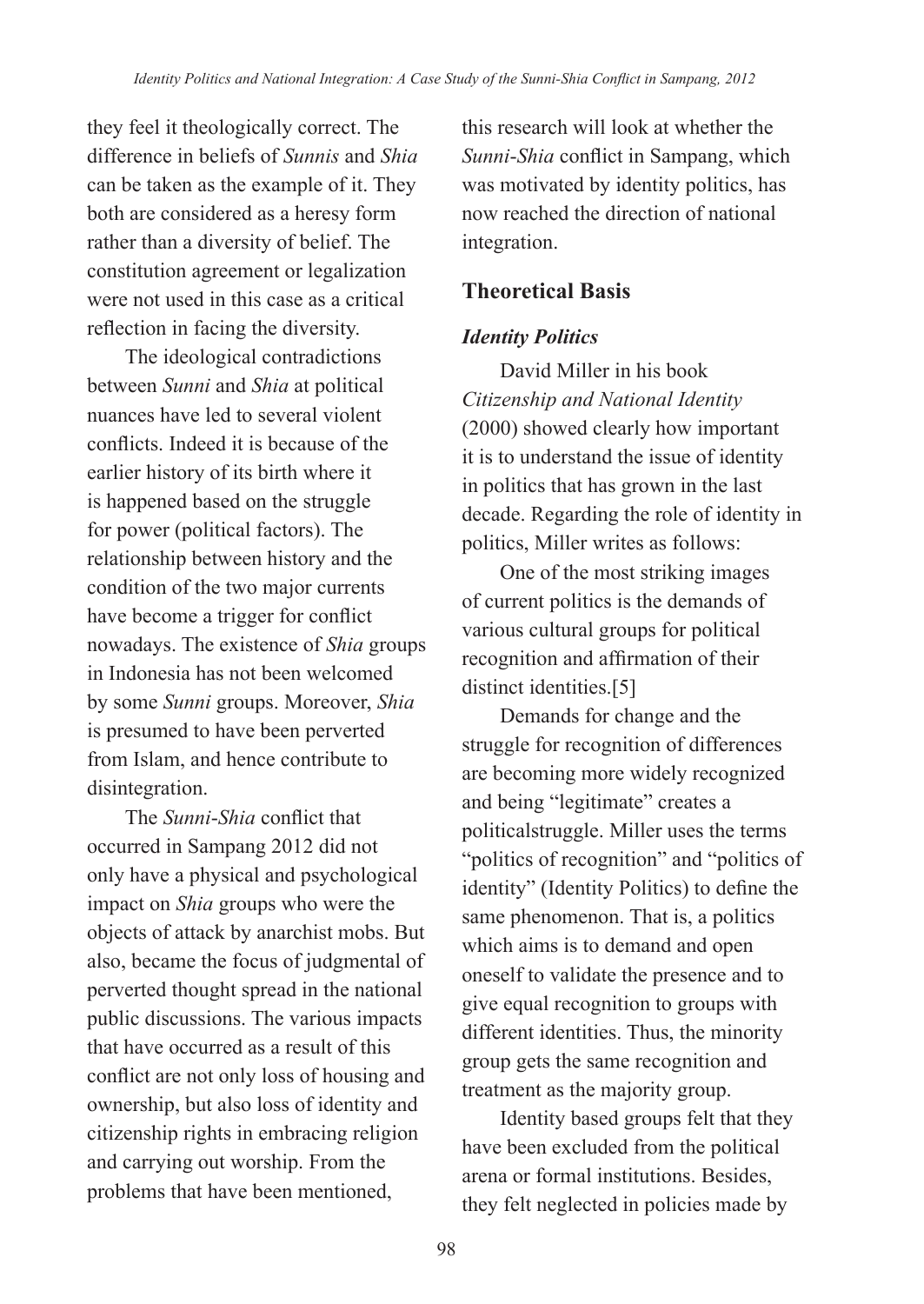decision-makers at both the national and local levels. They have been treated unfairly by the prevailing system-even of a democratic system. Although both *Sunni* and *Shia,* are group markers, they still have two different tasks. Difficulties create a socio-cultural burden and citizenship of enduring a formal legal burden (many people are not recognized or do not receive citizenship status even though they were born in the country).

For Miller, it is not a universal truth that groups with different identities must get political recognition as bearers of that identity. However, a member can have multiple identities, be a member of a group, and be a citizen. Besides, concerning the politics of confession, three stages can be carried out: (1) understanding; (2) evaluation or assessment; (3) practical support. It is not difficult to understand a different identity or the demands of a group with a different identity. However, evaluating it, letting alone providing support, are two other things because this will talk about the level of positive-negative values and related to basic values in the local community.

#### *National Integration*

Chantal Lacroix have viewed the policies that exist in England and Germany towards immigrants. The policy over there is based on the assumption that integration is a oneway process. It is where immigrants are expected to be able to integrate with

existing community cultures without reciprocity. Lacroix himself argued that integration should be a twoway adaptation process that involves changing values, norms, and behavior for both newcomers and members of the existing society.[6]

From Lacroix's point of view, it can be implemented that Integration allows for two-sided changes, not only onesided. To achieve national integration, it not only requires newcomers to adapt and merge into the dominant identity, but also the existing society must respect newcomers or the identity of newcomers so that there will be a reciprocal relationship. The differences that exist must be accommodated by the local government through the policies issued.

Meanwhile, according to Nazaruddin Sjamsuddin, integration is a process that is not only related to the factors that affect the integration process, but also the factors that determine the process. Sjamsuddin defined political integration as an integration process that contains political weight. In other words, this process is political. To implement political integration, elite and mass elements should eliminate the existing differences in the influential and the influenced group. In other words, political integration involves two problems (1) how to make people submit to and obey legal demands, (2) how to increase the normative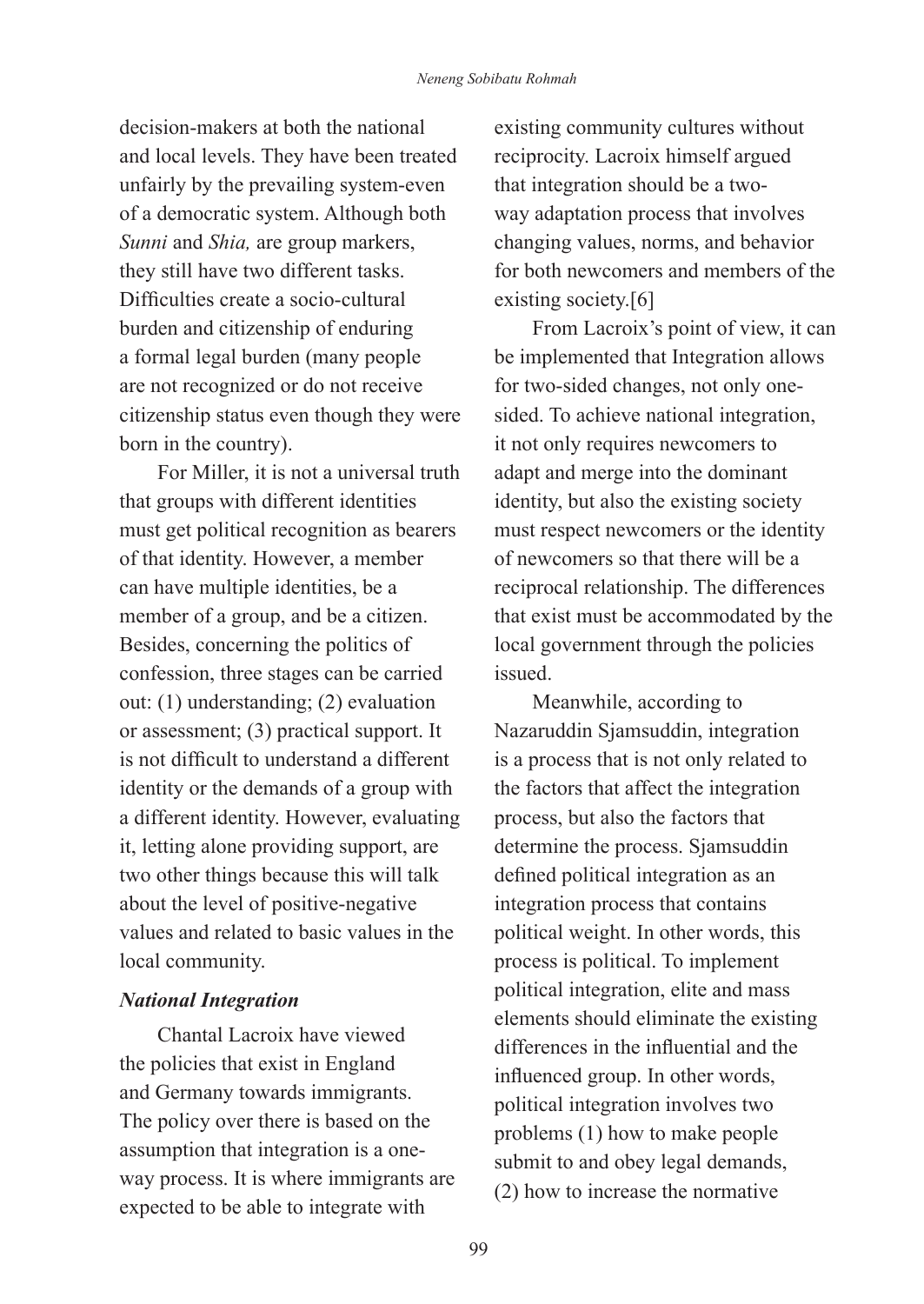consensus governing people's political behavior.[7]

# **Discussion**

# *Sunni-Shia conflict in Sampang*

One of Islamic theology streams that has become the center of attention is the birth of the *Shia*. It often gets claim to be heretical because they are considered to have deviated from the Islamic doctrines of *Ahlussunah Waljamaah* (Sunni Islam). History also recorded that there were two major sects in Islam often involved in conflict and violence between one another *Sunni* and *Shia*. Their doctrines of Islamic theology have never been able to be harmonized. In other words, they always been involved in conflicts as we can see in Middle Eastern countries, exactly in Iraq and Lebanon.[8]

Although *Shia* theology in Indonesia is not very popular, as a doctrine or sect of *Shia* it is very interesting to analyze thoroughly. This is because *Shia* is a minority group in Islam who receive discriminatory treatment from the majority group in Indonesia. According to A. Hasyimy in his book, he said that *Shia* and *Sunni* had been fighting for influence and power since the beginning of their history.

A. Hasyimy also argued that early history of the conflict between *Sunnis* and *Shia* was originally politically based. However, gradually, it became a conflict based on faith background,

tradition, philosophy, and Sufism, even though occasionally its political face showed itself.[9] The same thing was conveyed by Mushadi that the emergence of *Shia* groups originated from differences in political interests. This doctrinal justification only emerged later when followers felt the need to gain religious legitimacy.[10]

In Indonesia, the causes of *Sunni* and *Shia* conflict occurred in Sampang. It bagin from family problems that extend to community / communal issues. This problem then spread to issues of ideology and identity of religious groups. Different views, perceptions and attitudes are the key issues for both of them to fight for the interests of their respective versions of true Islamic identity and belief.[11] The disputes that occurred initially were just family conflicts but developed into conflicts of understanding. The link between family disputes and differences in understanding has led to a multicomplex conflict in Sampang.[12]

The arrival of *Shia* Islamic doctrines itself in Omben sub-district, Sampang began with KH. Makmun around the 1980s. He received guests, namely his friends who had just arrived from Iran. Carrying a picture of Ayatollah Khomaeni, the leader of the Iranian revolution in 1979. This friend's story made KH. Makmun interested in studying *Shia* deeper. By the coming of the YAPI Islamic Boarding School in Bangil, KH. Makmun got a lot of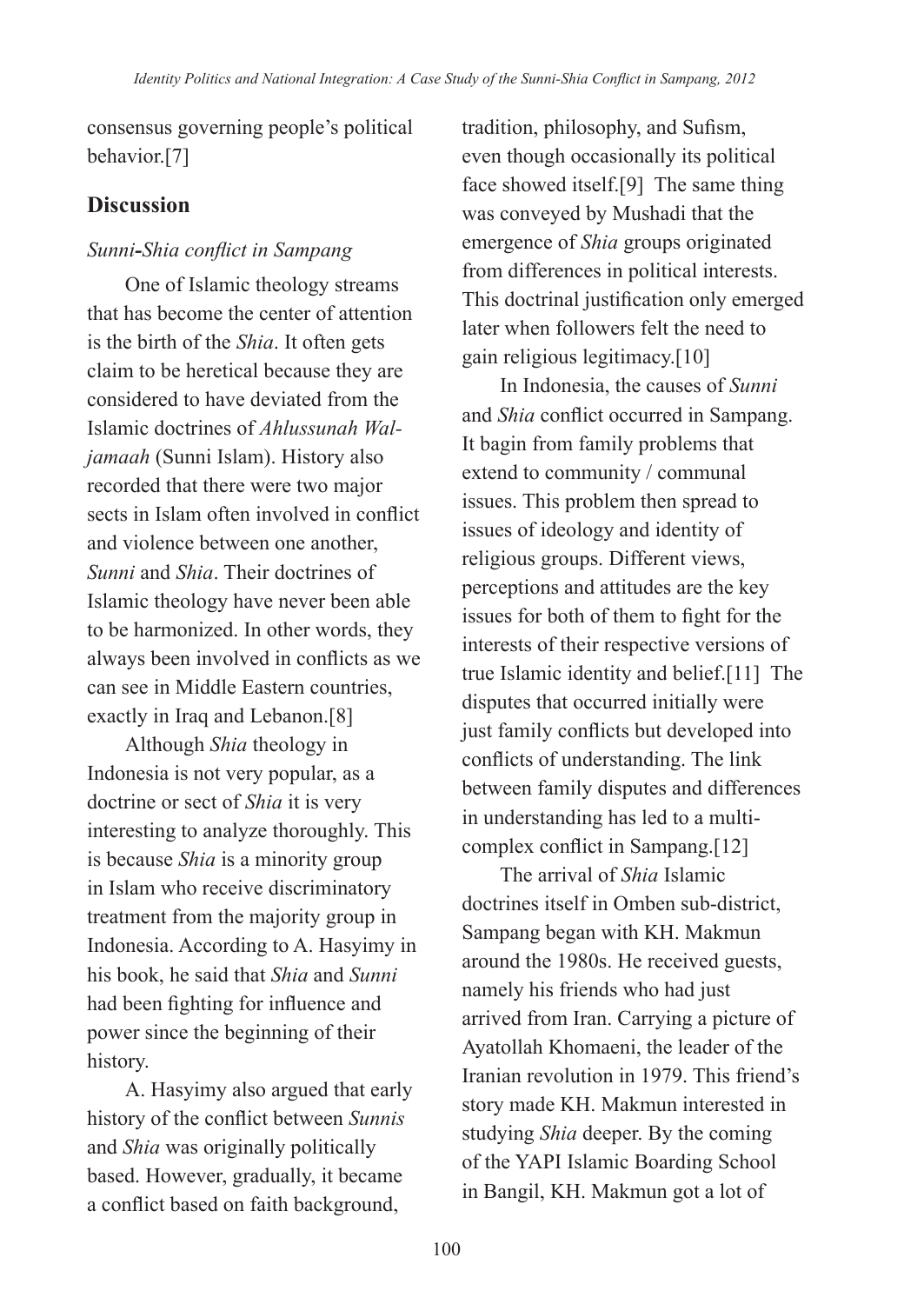knowledge about *Shia* doctrines. He then sent his three children, Iklil Al-Milal, Tajul Muluk, and Roisul Hukama to the YAPI Islamic boarding school in Bangil, as the center of *Shia* doctrines in East Java, to learn more about *Shia*.

The beginning of conflict was when Tajul Muluk returned from his studying. The religious preaching brought by Tajul Muluk from the YAPI and Arab Islamic boarding schools made a difference with the *Sunni* concept. Coupled with the interpersonal conflicts that occurred with Tajul and Roisul Hukama plus personal reasons, the feud -between these siblings- was also triggered by the competition of the influence of power on their respective congregations.[13]

Tajul was more aggressive in carrying out his *Shia* preaching, while Roisul felt defeated by his brother's preaching. This made Roisul return to *Sunni* and confront his brother. Roisul then approached the *Sunni*'s Clerics in his area who had disliked Tajul's preaching, which they regarded as heretical.

Apart from the matters of mazhab belief, *Shia* followers also perform several different rituals of worship and traditions. Such as not straightening down the arms when praying. In implementing the Ramadan fasting, the beliefs regarding breaking the fast was also different. Additionally, the Prophet's birth celebration (Maulid) is different with the tradition of *Sunni*

groups. Unlike the *Sunni* who always Celebrate the Prophet Birth in their own homes, *Shia* groups celebrate it together in their mosques.

Physical violence began in 2011 when Tajul Muluk was going to hold the Prophet's Maulid. The surrounding community began to react to prevent it. The people equipped with various sharp weapons were ready attack them instead. Tajul Muluk argued that his preaching was only aimed to his followers. As well as, the religious activities carried by them were only to strengthen the internal *Shia* group among themselves.[14]

At the end of 2011, the Islamic boarding school of Syiah Karang Gayam residents was burned by a mob on behalf of the *Sunni* group. This incident is the second case after the first in April 2011. The Sampang clerics and government officials arranged a closed meeting with Tajul Muluk. It had several results those are : 1) stop all activities and return to Islam / *Sunni* ideology; 2) leave (evicted) the Sampang area without compensation for existing land/assets; and 3) if the two options are not fulfilled, the *Shia* Sampang congregation must die.[15]

Until 2012 conflict and violence continued to occur against *Shia* in Karang Gayam Sampang. In mid-2012, a group of mobs who identified themselves as *Sunnis* conducted the attacks, vandalized and burned houses of *Shia* followers. In this attack, 37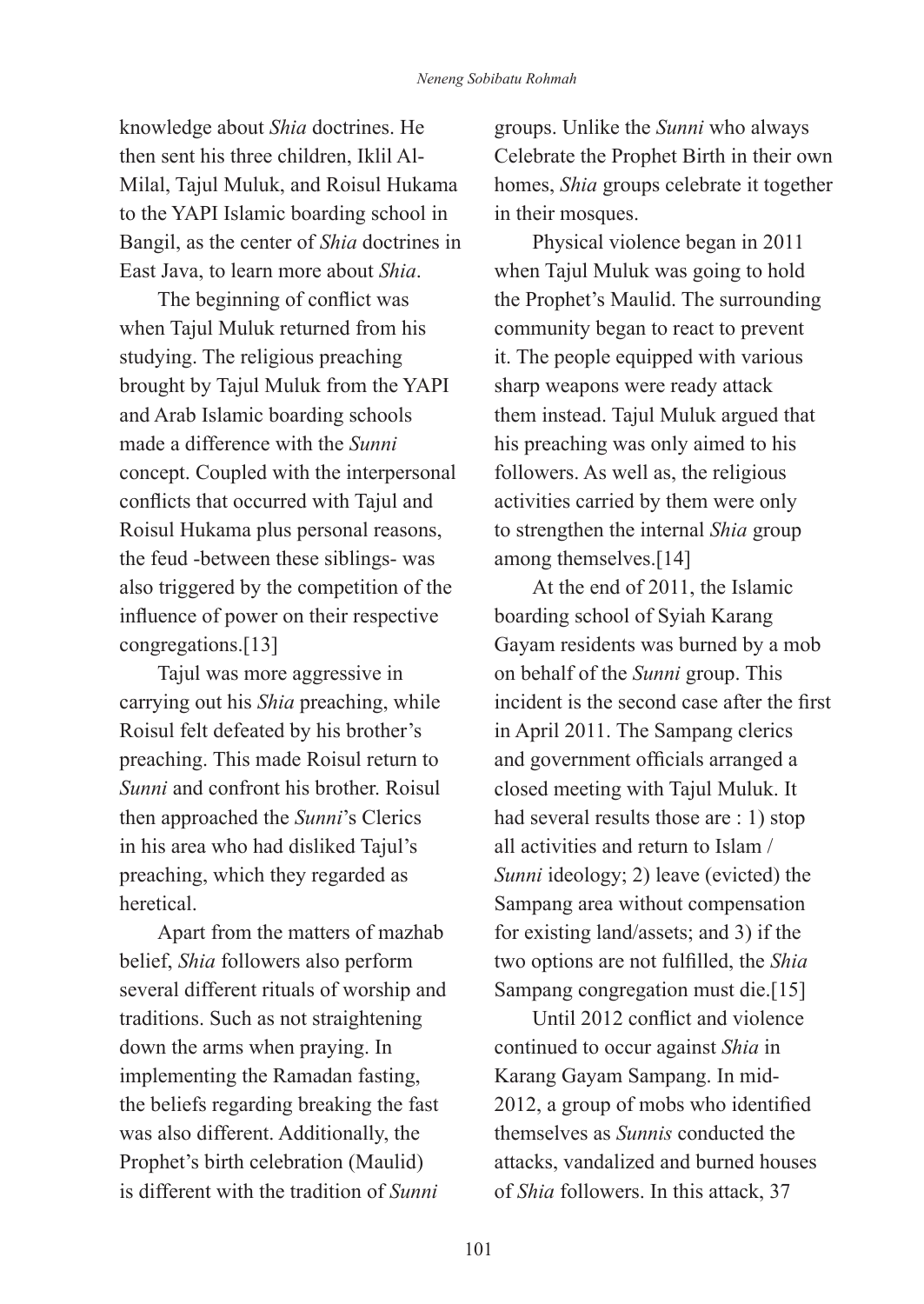houses of *Shia* followers were burned down and several *Shia* people died. These violent acts and clashes involved approximately 500 people. As a result of this unconducive condition, at least, 83 families consisting of 349 members of the *Shia* group were expelled from their villages and until now they live in the Puspo Agro Simple Flats (Rusunawa) in Sidoarjo.[16] The Indonesian Ulama Council (MUI) of East Java Province issued a fatwa number Kep-01/SKF-MUI/JTM/I/ 2012 concerning the Heresy of *Shia* doctrines. Also, Tajul Muluk was sentenced to four years in prison after being convicted of committing religious blasphemy.

The villagers' houses that had been burnt in their villages made *Shia* groups become refugees without the certainty of repatriation, either by the East Java Regional Government or the Central Government of the Republic of Indonesia. Living in Rusunawa which is only filled with a bed without a couch, and also a living room without a seat/ chair, they live in makeshift conditions. They only received compensation from the government of Rp. 750,000 per month.

The Sampang Madura incident has led various parties to participate in resolving the dispute between the two conflicting camps. The Brimob apparatus (special operations), the Police, the Regional, Provincial and Central Governments were also involved. Non-governmental

organizations are involved in advocating for *Shia* groups. The ulama/cleric forum, administrators of PCNU Sampang, MUI Sampang, and also Islamic religious institutions in Sampang were involved to discuss this conflict. According to the management of the NU Sampang branch, the Sampang clerics /ulama together with religious elements have met with hostile *Sunni* and *Shia* groups. However, this forum did not find a solution or a peaceful path, instead, it made things worse. This is because the result, the Regent and MUI Sampang asked the *Shia* group to repent and return to embracing *Sunnis*, and then they can return to their area. This is difficult for the Shi'a group to accept.

The conflict that occurred did not only have a physical, psychological, and economic impact on the *Shia* people who were the objects of attack by the anarchist mob. But also, an impact on the spread or expansion of national public discussions about *Sunni* and *Shia* who were considered to be opposites in faith. The various impacts that have occurred due to this conflict are not only loss of homes and ownership, but also loss of identity and citizenship rights in embracing religion and carrying out their worship in society.

## *Reflecting of Shia Sampang Advocacy*

Several years after the incident occurred, at least several organizations of *Shia* advocacy members have taken various measurements to urge the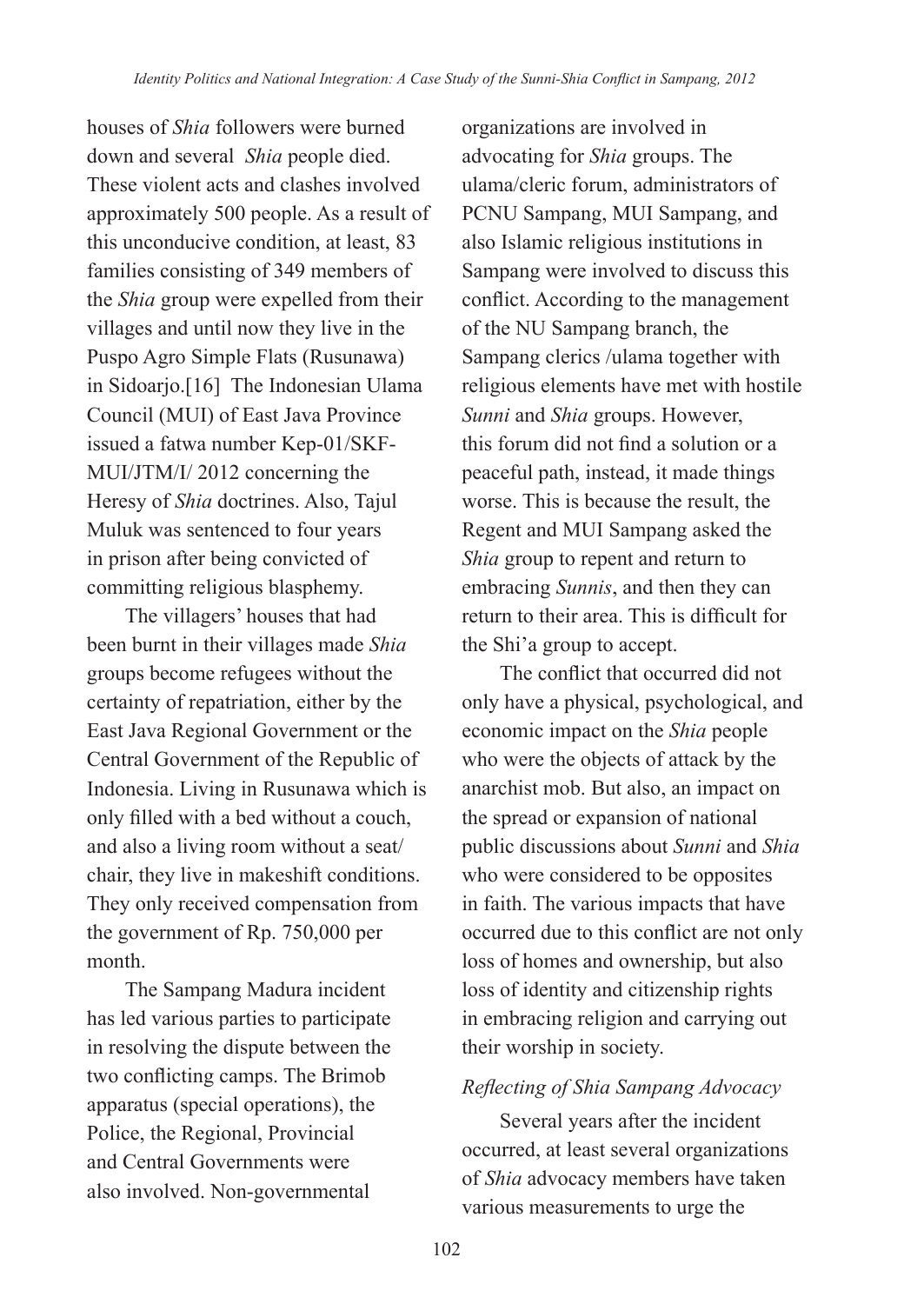government to take steps and ensure that the return of Rusunawa-headed residents is done in a dignified manner and fulfills human rights principles. In 2017, the Minister of Religion made a disapointing statement regarding the *Sunni*-*Shia* conflict in Sampang. In his statement, the government has not found a solution for the *Shia* Sampang refugees who are currently residing in the Sidoarjo Rusunawa. The Minister of Religion completely handed over the matter to the regional government. According to him,

"The problem of *Shia* refugees should be handled more by the provincial government and local governments. They can continue to coordinate since the resolution of the religious group's problems also depends on the community groups involved. Additionally, the conflict resolution requires the unity of all interested parties."[17]

In its development, there is a tendency for hands-off efforts made by the central government, in this case, the Minister of Religion is fully handed over to the regional government. The fact is the provincial government has only provided a living quota and there has been no effort to carry out postconflict reconciliation until today.

This is not following the mandate of Law No. 07/2012 on Social Conflict Handling, which expressly states in Article 36 paragraph (1) that the Government and Regional Governments are obliged to carry out post-conflict recovery efforts in a planned, integrated, sustainable and measurable manner; and

paragraph (2) Post-conflict recovery efforts as referred to in paragraph (1) include: a. reconciliation; b. rehabilitation; and c. reconstruction.

Therefore, various organizations of *Shia* member's advocacy claimed at least five joint declarations entitled "*Deklarasi Bersama*,"

- 1. Take strategic steps in the shortest possible time to return refugees to their hometowns;
- 2. Restoring the rights of refugees who were forcibly removed during the eviction;
- 3. Providing security guarantees to postreturned refugees;
- 4. Recovering post-conflict social conditions in Sampang Regency and other community groups who have suffered the same fate;
- 5. Ensure that there will be no more expulsion of minority groups or certain communities within the Indonesian state.

Muhammad Iqbal Ahnaf stated that the conflict that occurred in Sampang was very complex because of many interests and actors involved while the current context is based only one issue, namely the issue of religion. Ahnaf described the map of actors in the conflict, namely (a) the social forces who opposed *Shia* teachings, (b) the security apparatus, (c) politicians and government bureaucracy and (d) of course Tajul Muluk himself and the civil society forces that defended him.[18]

After eight years of struggling in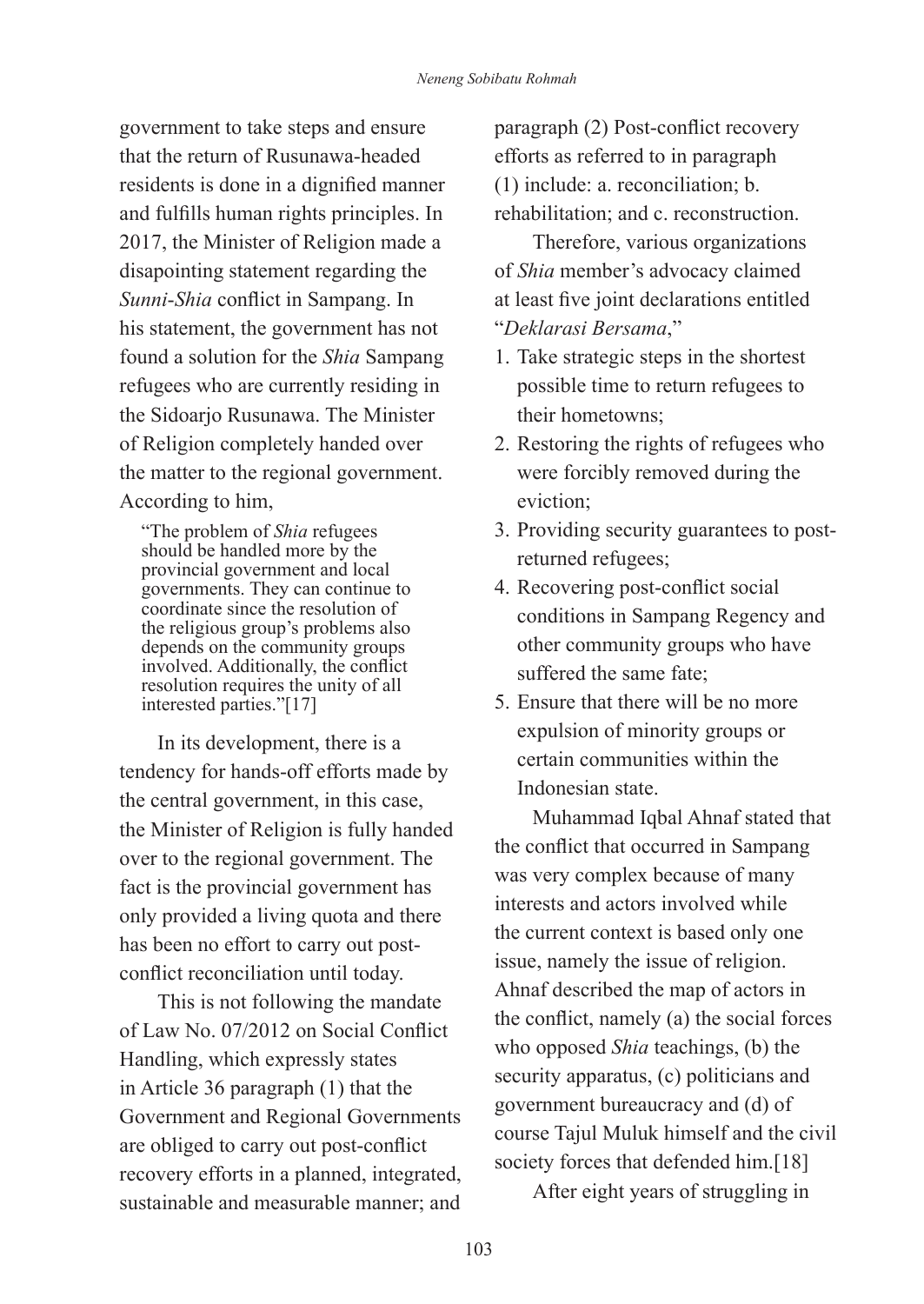displacement, on 22 September 2020, BBC News Indonesia<sup>[19]</sup> reported that hundreds of *Shia* residents from Sampang, Madura declared their commitment to renounce their faith and return to Ahlussunnah Wal Jamaah doctrines or *Sunni*. Tajul Muluk and the majority of his followers decided to abandon their faith and return to *Sunni* doctrines, which were embraced by the majority of Indonesian Muslims. Muluk said he and his followers wanted to return to the path they thought was the best way for them.

Most of the Madura's ulama/clerics asked these *Shia* followers to abandon their doctrines if they wanted to return to Madura lively and had to make baiat or pledge to become *Sunni* Muslims. Muluk and his followers have also agreed to do this, it is only a matter of waiting for the indeterminate time of the pledge because they are still waiting for an agreement from the Regent and related parties in Sampang. There are around 300 from 349 adults pledging themselves to the faith. That number is less than before, which was almost 500 people (the number who first fled from Sampang to Rusunawa Sidoarjo).

According to Tajul Muluk, this decision was best for him and his followers. The reason why it took up to eight years to revert to *Sunnis*m is that according to Tajul the process of seeking and receiving is not instantaneous. Additionally, this desire is an initiative in itself, there is no

pressure from anyone. He also admitted that he found his followers disappointed because some of them had sacrificed their lives. Moreover, their property was physically injured and imprisoned. Tajul wanted to convey his hope to return to his hometown in Madura. Besides, they also wanted the Governor of East Java Regulation number 55/2012 related to "Heretical Sects" to be repealed. For them, this regulation violates freedom of religion and allows people to pursue justice into their own hands.

The *Shia* community organization (*Ormas*) in Indonesia, Ahlul Bait Indonesia (ABI) see Tajul Muluk decision was a natural thing because it is a form of religious freedom. He hopes that the decision is not made under pressure. In line with the *Shia* mass organizations, the response of the Chairman of MUI for Sampang Regency, Bukhori Maksum, responded to the decision of Muluk and his followers well. However, Bukhori could not confirm the possibility that Tajul Muluk and his followers would return to Madura since they should wait the decision of local government, ulama/ clerics, MUI, and community leaders throughout Madura meeting about this matter.

# **Conclusion**

The *Sunni*-*Shia* conflict in Sampang showed that the conflict is based on a certain identity, namely religion. Religion in other cases is also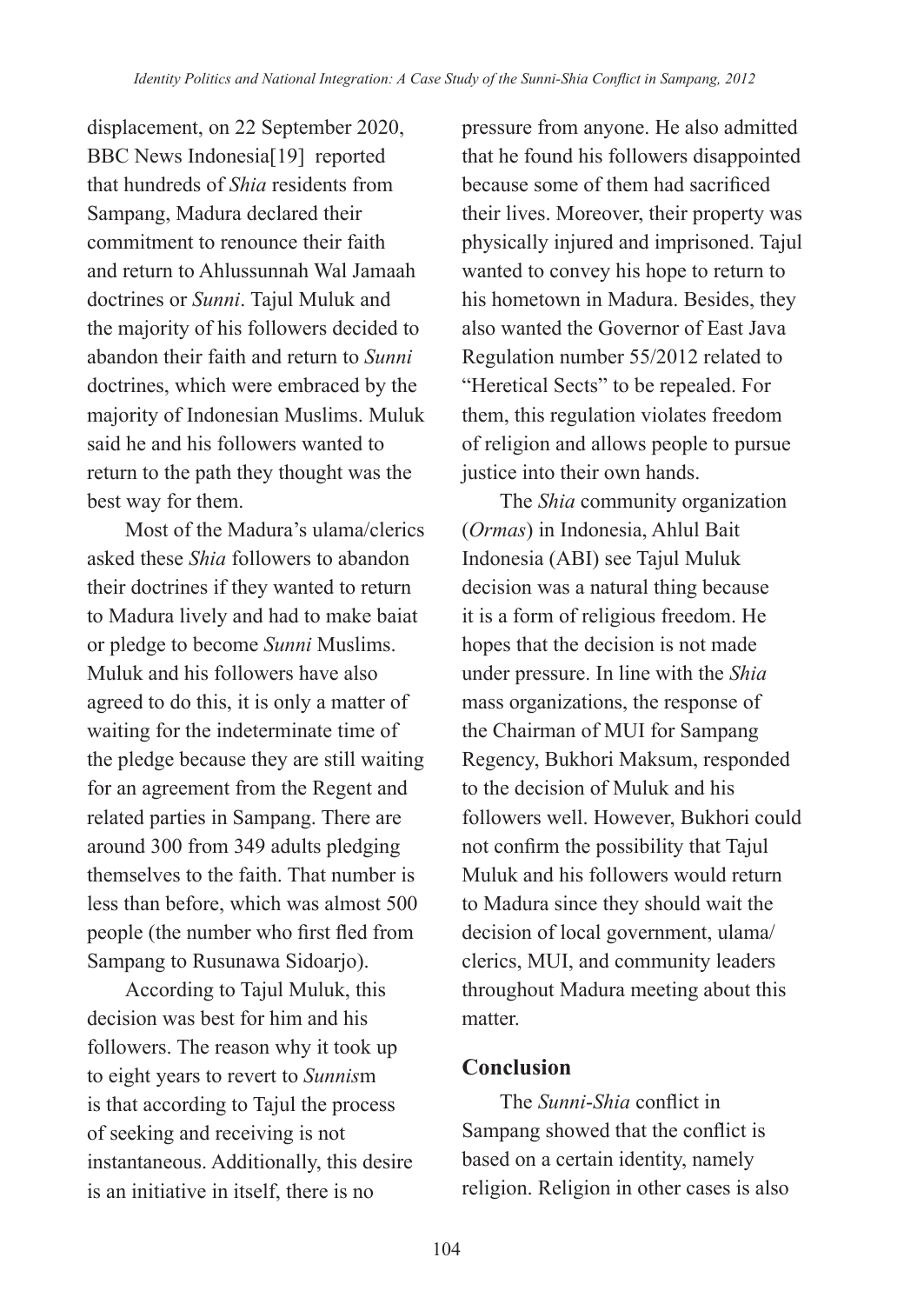often used as the main tool to obtain identity of politics and exert pressure on different groups. The differences of religious beliefs create new problems and lead to conflicts and violence that seem to get legitimacy from religion.

The involvement of religious factors in conflict raises many questions and concerns at the same time because religion whose mission is to create peace is involved in the conflict. In-state construction, SARA as the religion case is negatively positioned since it seen as the only factor of causing conflict that automatically create social disintegration problems such as what happened in Sampang, Madura. This is a threat in itself to the sustainability of identity politics in Indonesian society when it is not balanced with assimilation and shows segregation between each social group. The state should be the most responsible institution for the emergence of social conflicts because it has the authority to manage diversity both ideologically and politically. Thus, conflict through differences in religion can be minimized.

However, the fulfillment of these basic rights is still far from the norm. It must be admitted that the issue of identity politics in the last few decades has become a serious problem for the Indonesian nation even though the Indonesian nation was born from a pluralistic identity. Furthermore, maintaining the diversity tree must be

continuously echoed as a manifestation of the heterogeneity and diversity of the nation. In recent years, our country has often faced the problem of differences in beliefs that lead to acts of violence by the majority groups who feel theologically correct. The difference in belief as seen in the case of *Sunni* and *Shia* is still considered as a form of heresy rather than a diversity of schools. The constitution agreement is not used as a critical reflection in addressing the existing differences.

# **Theoretical implications**

The demands for change and the struggle to obtain recognition for the differences between the *Shia* groups in Sampang have yet to show a bright spot. Miller uses the term "politics of recognition" to define the demand of opening oneself to accept the difference in existence and to give "equal" recognition to the different identity groups, in this case, *Sunnis*.

*Shia* groups in Sampang, not only lose their homes and ownership but also lose their identity and citizenship rights in embracing religion and doing their worship in society. The groups formed based on this identity also feel that they have been excluded from the political arena or formal institutions and neglected in policies made by decisionmakers at both the national and local levels.

After eight years of struggling in displacement, Muluk and the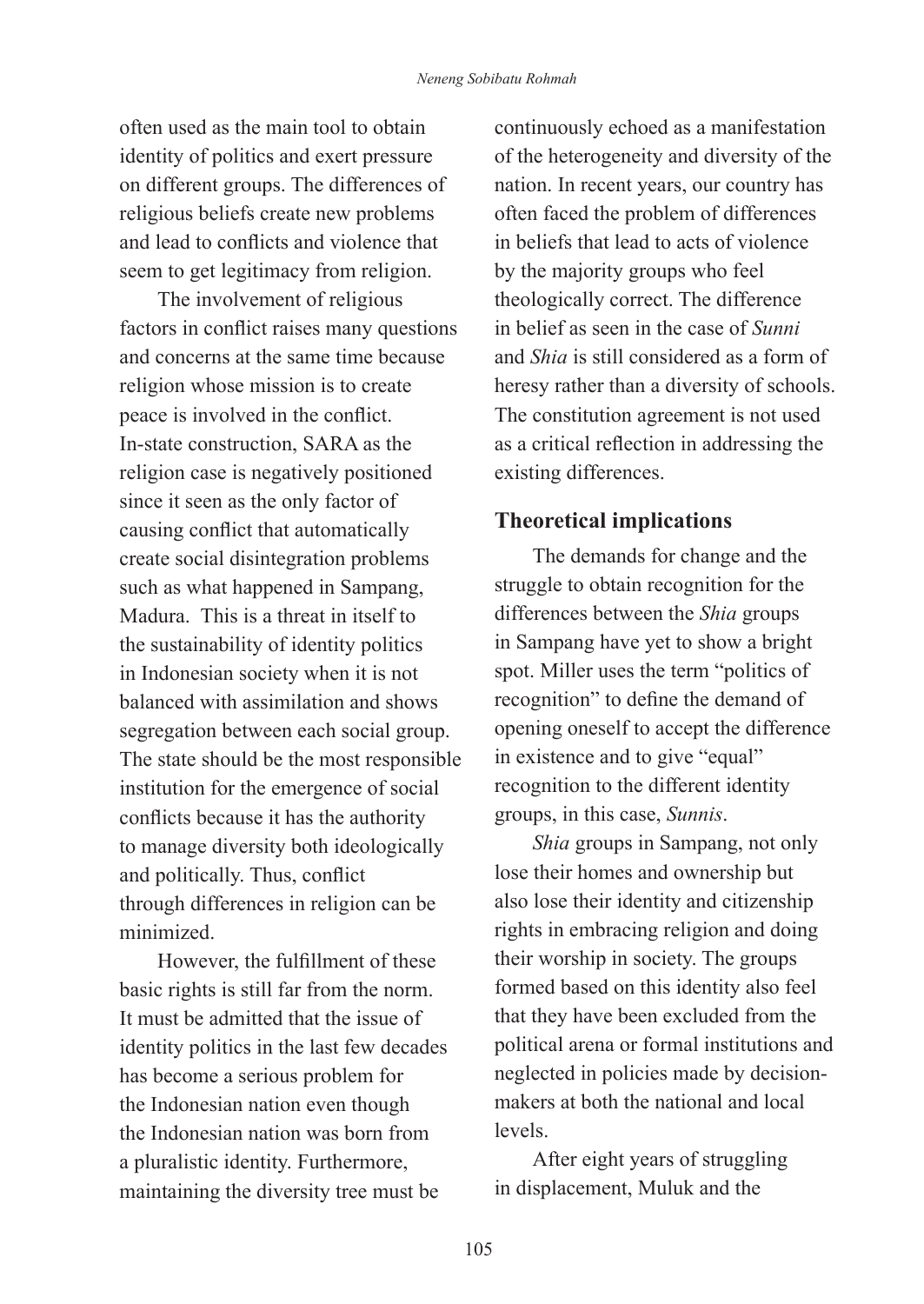majority of his followers decided to abandon their faith and return to *Sunni* doctrines, which are embraced by the majority of Indonesian Muslims. This shows the absence and weakness of the government in finding solutions to conflicts of religious freedom. The decisions made by Tajul Muluk and his followers are the right of every citizen. However, it shows a form of the weak role of the state in fighting for the freedom of religion and belief in Indonesia. The state acts as a facilitator and mediator, the protracted settlement for up to eight years without a solution shows that the state is neglectful, fearful of the majority and weak. Therefore, it seems that it has done nothing.

As a result, the *Shia* group made the most rational choices and made compromises with the circumstances by leaving their belief and following the will of the majority. In addition, there is also no certainty of a solution to return to their hometown. Nobody can survive living in the different condition in a different social environment, in a different nature, and this has created their psychological tension.

Whereas, Miler believed that it is not a universal truth that groups with different identities must get political recognition as bearers of that identity. However, a member can have multiple identities where they are became a member of a group and be a citizen. In the politics are, recognition can be obtained based on three stages:

(1) understanding; (2) evaluation or assessment; (3) practical support. It is not difficult to accept a different identity or the demands of a group with a different identity. But, evaluating and supporting it was different thing because this will discuss the level of positive-negative values related to basic perspective of the local community.

Additionally, Lacroix believed that integration is a two-way adaptation process that involves changing values, norms, and behavior of one identity or another. To achieve national integration, everyone does not only demand a single identity to adapt and merge into the dominant identity but citizens must also respect. As the result, there will be a reciprocal relationship. The differences that exist must be accommodated by the local government through policies issued.

The problem is how to avoid the emergence of a negative collective identity without causing feelings of being ignored, excluded, or dominated by different identity groups? Scientists try to answer this question by looking at the existence of togetherness element that is not ethnic, cultural, or (sub) national. This togetherness element which is owned by members of the public in a political community does not replace existing ethnic, cultural, or sub (national) identities but rather adds or complements the existing elements. The element of togetherness that we all adhered here in Indonesia is the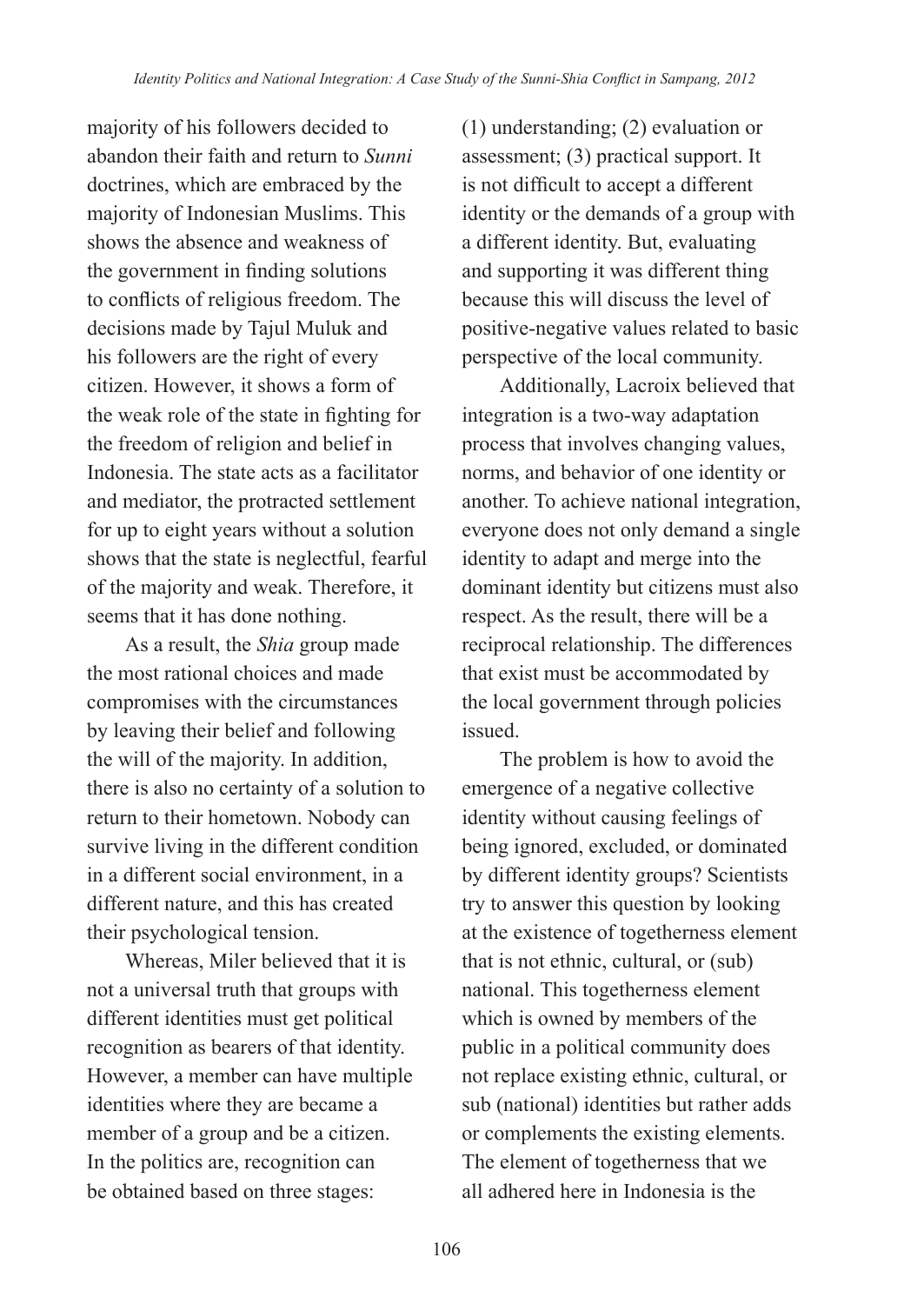constitution. David Millier believed that in a shared community, a standard of assessment and way of life is needed to be accepted by all groups with different identities or cultures. The constitution is the entire regulation that governs the binding.

The most rational solution to see the *Sunni* and *Shia* conflict in Sampang is to provide recognition and accommodation for each different identity. This is to minimize the emergence of a negative collective identity which creates a feeling of being excluded. The state is present and participates in providing legal protection. *Shia* also has the right to live in peace and to free choosing their beliefs according to the truth of their hearts. In our constitution, the state needs to monitor the implementation of religious freedom. Article 28 (e), Paragraphs 1 and 2 of the 1945 Constitution state that "Everyone is free to embrace a religion and worship according to his religion," and "Everyone has the right to freedom of

belief, to express thoughts and attitudes according to his conscience,"

In the *Sunni*-*Shia* conflict in Sampang, the process of national integration may have been seen from the attitude of Tajul Muluk and his followers' decision to abandon their faith and return to the doctrines of the majority of society. However, making reconciliation by compromising on the circumstances that happened is not something to be expected. The role of the state in fighting for the freedom of religion and belief in Indonesia seem to be weak. In the end, the state should again become the most responsible institution because they have the authority to manage the diversity of identities both ideologically and politically. With ths states guarantee, conflict can be minimized. As a pluralistic nation, the state should protect minority groups who live in the society and guarantee the harmonious religious life in the frame of diversity.[]

#### **References**

- [1] Mochammad Nurkhoiron, *Hak Minoritas Dilemma Multikulturalisme di Indonesia*, Hikmat Budiman, ed. (Jakarta: Yayasan Interseksi, 2005), p. 32
- [2] Okamoto Masaaki dan Abdur Rozaki, ed., *Kelompok Kekerasan dan Bos Lokal di Era Reformasi*, (Yogyakarta: IRE Press, 2006), p. xv-xvi
- [3] See Pratikno,"Local Democracy and Governance in Indonesia,"in Priyambudi Sulistyanto, et. al (eds.), *Regionalism in Post-Soeharto Indonesia*, (Routledge Curzon, 2005).
- [4] Nuri Soeseno, *Kewarganegaraan: Tafsir, Tradisi dan Isu-Isu Kontemporer*, (Depok: Departemen Ilmu Politik FISIP UI, 2010), p. 75.
- [5] David Miller, "Chapter 6 Group Identities, National Identities and Democratic Politics,"